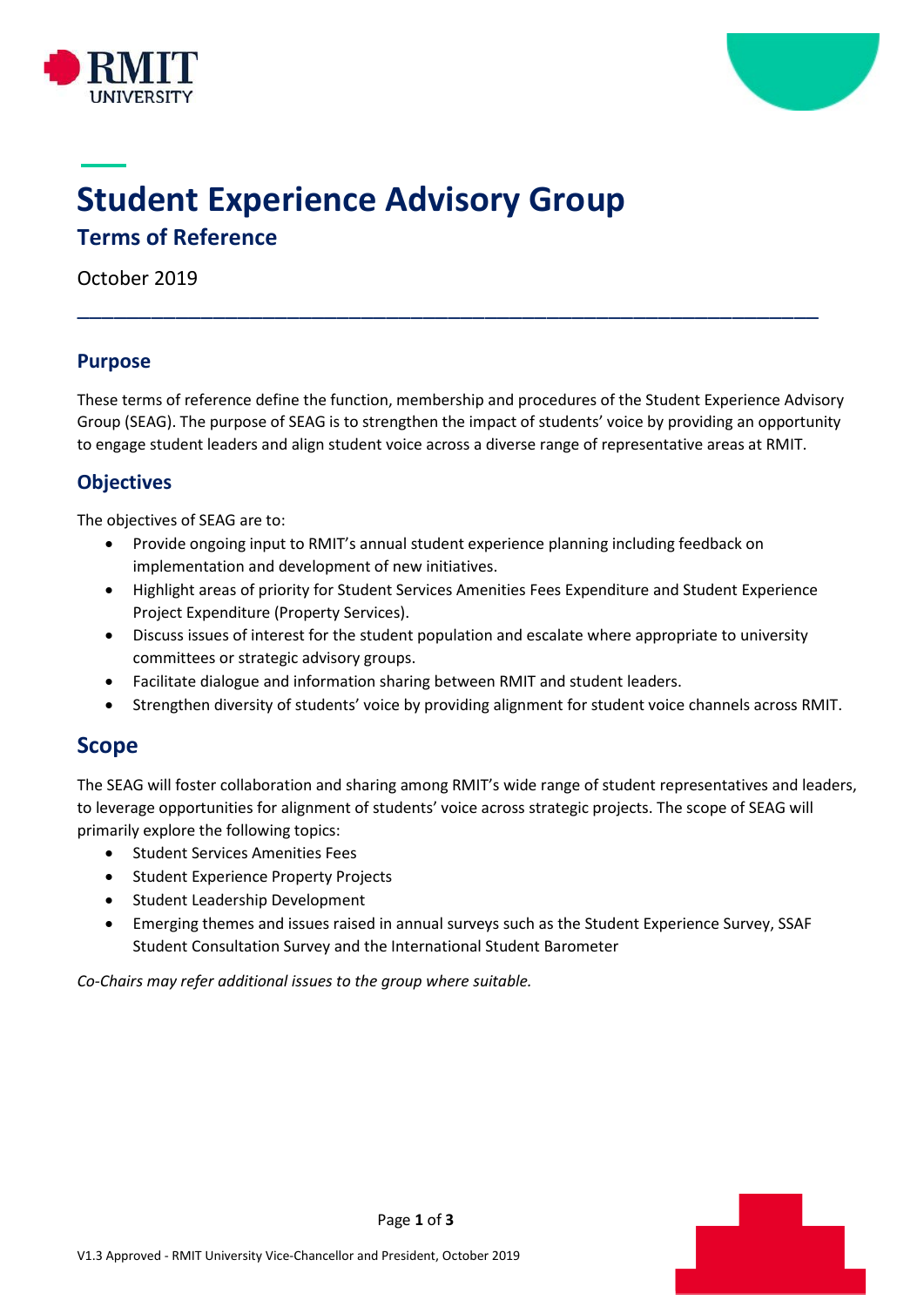



## **Approach**

The SEAG is a key channel in RMIT's approach to strengthening the diversity and impact of student voices in RMIT decision-making. This approach is guided by the *['Students and tertiary education providers undertaking](http://studentvoiceaustralia.com/principles/)  [partnership for quality enhancement Principles'](http://studentvoiceaustralia.com/principles/)* formulated by Professor Sally Varnham's 2017 Fellowship and sector-wide consultation on Student Voice.

Creating an authentic partnership, the SEAG will be anchored by:

- Strong student leadership,
- Honest, transparent communication,
- Diversity of voice; and
- A supportive environment that provides training and support for student members.

Intended outcomes include; developing capability and confidence, a culture of collaboration and students feeling valued and recognised.

## **Structure**

**Co-Chairs:** President of RUSU and the Executive Director Students

**Secretariat Support:** Senior Adviser Student Partnerships

**Student Members:** Membership will be based on representative position held or nomination;

- 2 RMIT Sports representatives
- 2 RMIT Creative representatives
- 2 Academic Club representatives
- 2 Cultural Club representatives
- 1 RUSU Club Council representative
- 1 RUSU Volunteer Council representative
- RUSU Indigenous officer
- RUSU Vocational Education Officer
- RUSU Sustainability Officer
- RUSU International Officer
- RUSU Postgraduate Officer
- HDR Representative nominated by SGR
- DGSS Co-Chair or RUSU Queer Officer
- 2 SSCC representatives from each College
- 2 MATES or SLAMS Team Leaders
- 2 Student Residential Advisers

#### **Total Members 29**

*The Co-Chairs can co-opt relevant Staff guests as needed. Leaders of business units whose activities impact on the student experience will be invited to contribute to the Committee as appropriate.*

**Alternate Co-Chairs:** General Secretary of RUSU and the Executive Director Students

#### **Quorum**

A quorum consists of half of the members plus one member.

### **Meeting Frequency**

The SEAG will meet a minimum of 4 times per year.

*If members fail to attend or provide a suitable delegate, their membership will be reviewed by the Co-Chairs.*